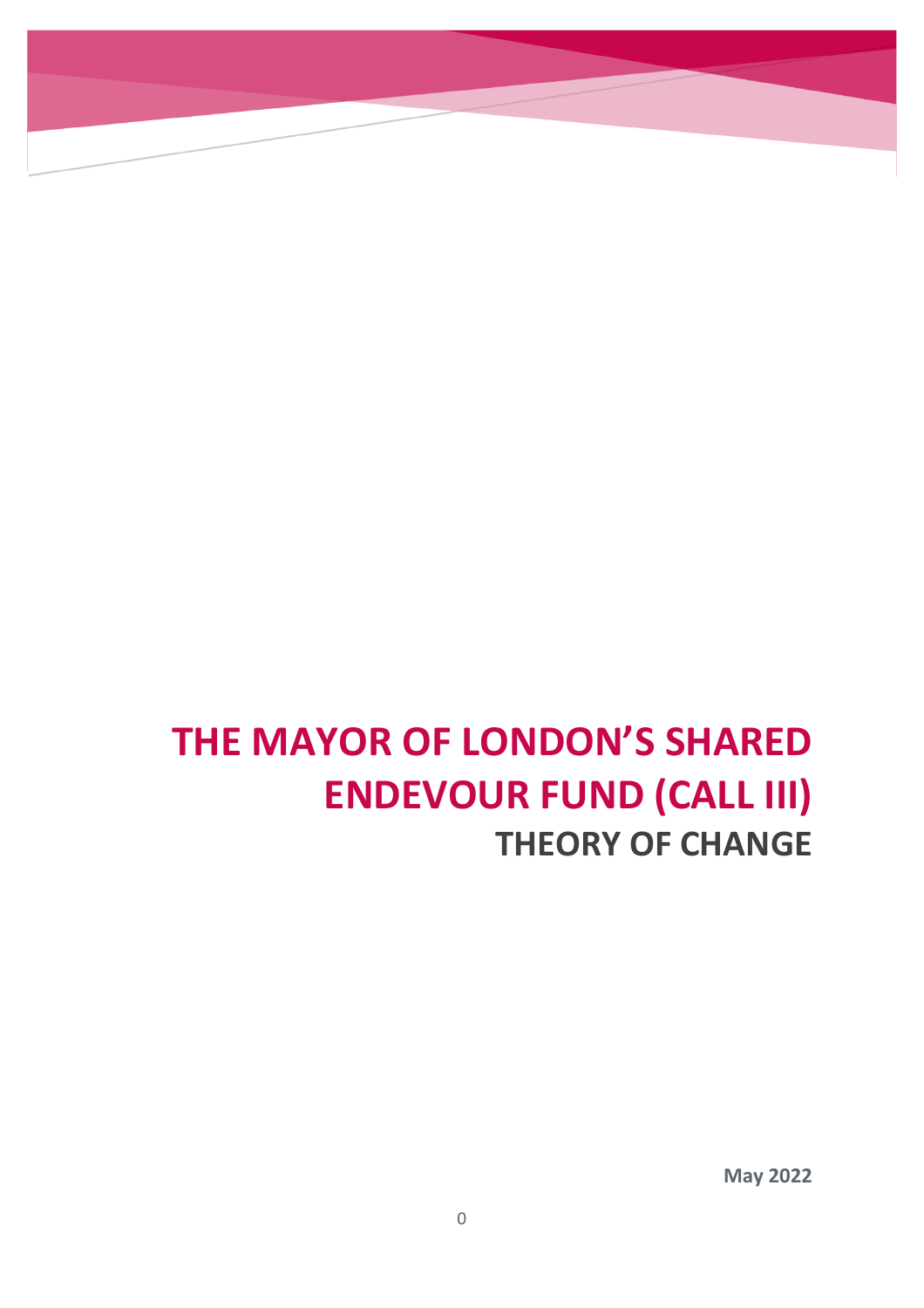# **CONTENTS**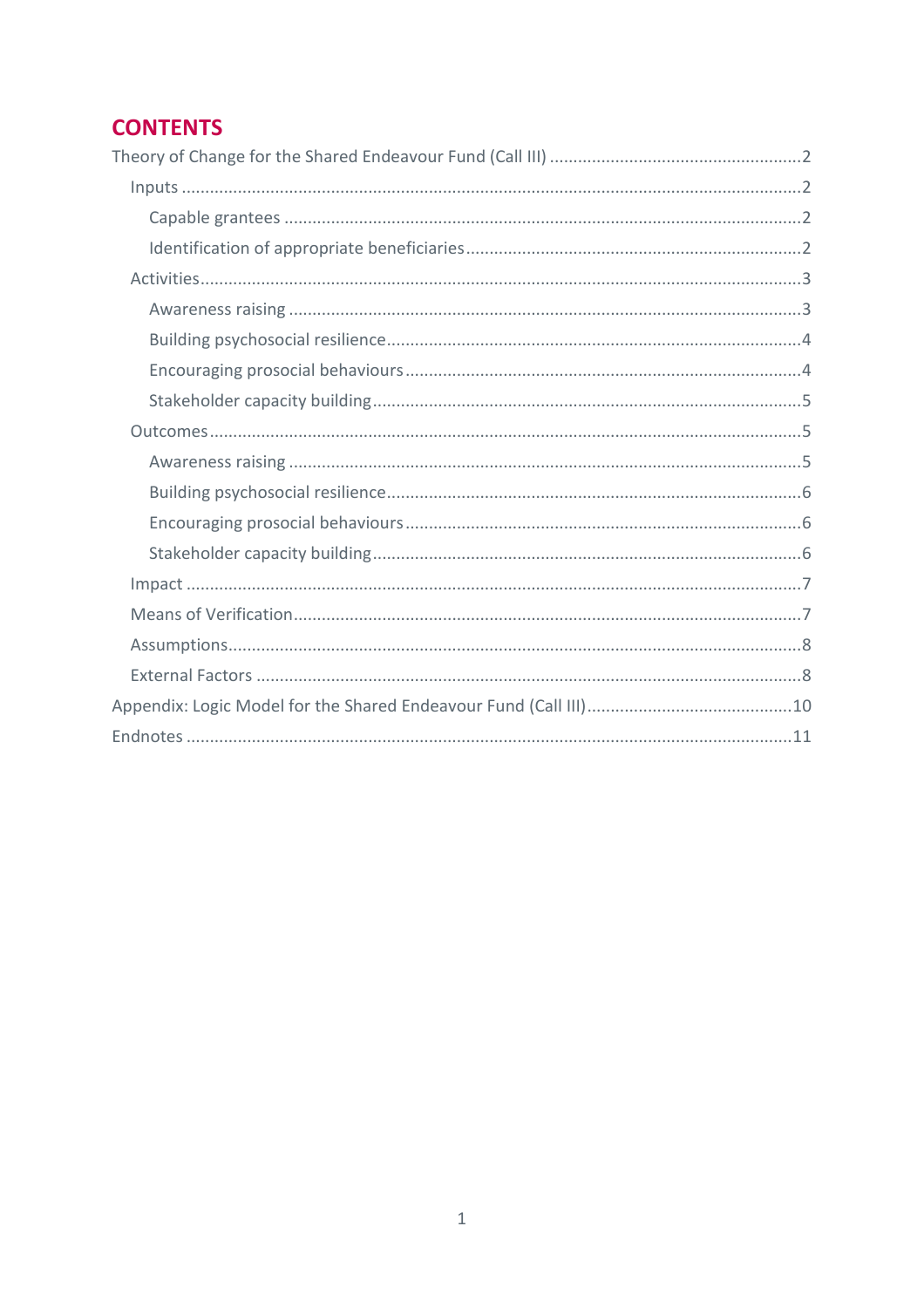# <span id="page-2-0"></span>**THEORY OF CHANGE FOR THE SHARED ENDEAVOUR FUND (CALL III)**

The Shared Endeavour Fund (SEF), delivered by the London Mayor's Office for Policing and Crime (MOPAC) and managed by Groundwork London, seeks to support initiatives that challenge racism, intolerance, hate, extremism and terrorism, online and offline, in London. Call III of the scheme will provide funding for projects that contribute to one or more of the SEF's four priority themes, as outlined in the SEF call for project proposals:

- 1. **Awareness raising:** Increase Londoners' awareness of the existence, impact and counter-arguments to racism, intolerance, hate, extremism and/or terrorism.
- 2. **Building psychosocial resilience:** Strengthen psychosocial factors among Londoners that promote resilience to radicalisation and extremist recruitment.
- 3. **Encouraging prosocial behaviours:** Empower Londoners to actively, confidently and safely challenge intolerant, hateful and extremist attitudes and behaviours.
- 4. **Stakeholder capacity building:** Support key stakeholders such as teachers, practitioners, community leaders and activists to work with communities to prevent and counter intolerance, hate, extremism and radicalisation.

The following document outlines the Theory of Change (ToC) underpinning Call III of the SEF, from programme inputs and activities, to expected outcomes and impacts. A logic model depicting the ToC is featured in the appendix.

# <span id="page-2-1"></span>**Inputs**

#### <span id="page-2-2"></span>Capable grantees

The first indispensable component of the SEF is capable grantees who operate in good faith to contribute to the priority themes of the Fund. All grantees are required to be constituted organisations and have a bank account with at least two signatories to be eligible for funding through this programme.

Additionally, grantees must have evidenced sufficient technical expertise with respect to achieving their projects' aim(s). Likewise, grantees must have demonstrable human capital to achieve such objectives. Human capital encompasses not only personnel who are directly affiliated with the funded organisations, but also their ability to reach and liaise with persons outside of those organisations who are important for achieving their project objectives. For example, such human capital includes the ability to reach and recruit pre-identified beneficiaries and project partners.

#### <span id="page-2-3"></span>Identification of appropriate beneficiaries

Grantees are expected to select beneficiary groups that are relevant and appropriate for their projects and salient to the overall aims of the SEF. The administrators of the SEF do not recognise any given sub-populations of Londoners as being categorically at elevated risk, or need, with respect to the priority themes of the Fund. Furthermore, with respect to certain focus areas like susceptibility to online harms, such as misinformation, all Londoners could be seen, in principle, as potentially vulnerable. Nevertheless, successful SEF grantees must articulate in their applications which beneficiary groups their projects are intended to serve and why those groups are especially in need of planned activities.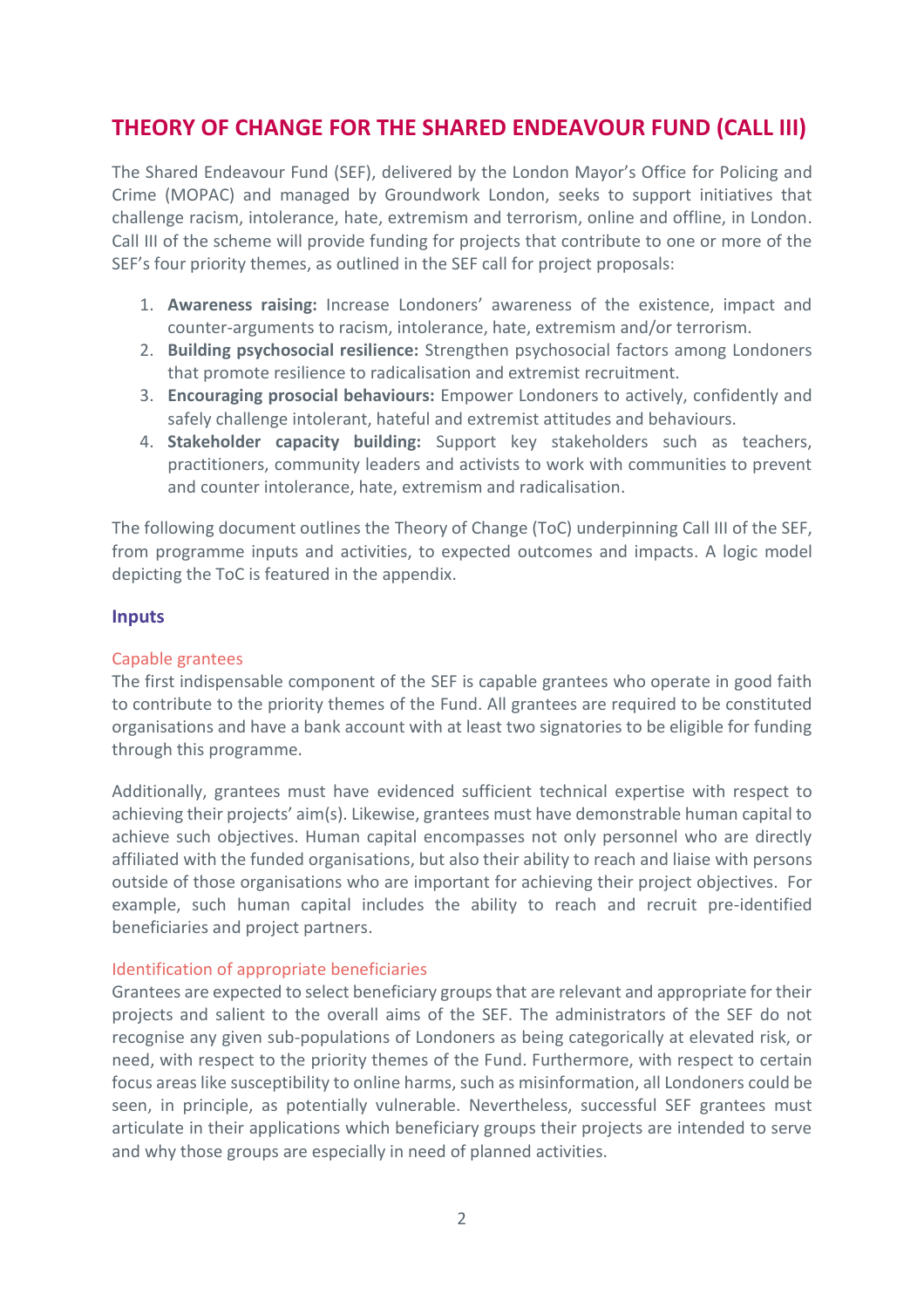In general, the SEF recognises the following three beneficiary populations:

# • **The general public, especially youth and young adults**

This population represents members of the general public in London, including young people in education. While this beneficiary population is very broad, consideration must still be given to ensuring any projects that target them remain relevant for their intended audience and appropriate to the aims of the Fund. The SEF expects that many (though not necessarily all) projects working with this population will be focused on awareness raising and encouraging prosocial behaviours; for example, exposing school-age youth to counter / alternative narratives or empowering them to conduct bystander interventions.

# • **Vulnerable individuals and groups**

This population represents those who have demonstrated, or who are otherwise plausibly at elevated risk of, being radicalised into supporting supremacist, hateful or extremist ideologies, or being recruited into extremist groups. The SEF anticipates that many (though not necessarily all) projects working with this population will be focused on psychosocial resilience building. For example, this might include mentorship or other life-skills training and counselling programmes.

#### • **Key community stakeholders**

This population represents established community actors and change-makers who receive specialised training, such as teachers, social workers, faith leaders, community organisers and/or other practitioners, that allows them to advance the aims of the SEF with other beneficiary groups during the project term and beyond. For example, this could include a project that trains educators to deliver digital and media literacy lessons in schools to counter online harms such as misinformation.

# <span id="page-3-0"></span>**Activities**

The activities carried out by SEF grantees will vary according to their specific project objectives and the priority themes they aim to contribute towards, but will all focus on challenging intolerant, hateful and extremist views and the mechanisms that underpin radicalisation and extremist recruitment. SEF grantees will be expected to articulate the specific means - the mechanism(s) - through which their project activities are expected to produce intended results. Broadly stated, project activities will likely fall within four non-exclusive categories, directly related to the priority themes of the Fund, discussed below.

#### <span id="page-3-1"></span>Awareness raising

Activities in this area will aim to raise awareness of the existence, impact and counter arguments to racism, intolerance, hate, extremism and/or terrorism in order to "inoculate" beneficiaries against them.<sup>1</sup> These activities are likely to be relevant for a wide range of Londoners, particularly youth and young adults, though grantees must still demonstrate why selected beneficiaries and boroughs are in particular need of programming. Projects focused primarily on awareness raising are anticipated to engage with a high number of beneficiaries with a relatively low volume of contact hours per individual.

Possible focus areas include, but are not limited to: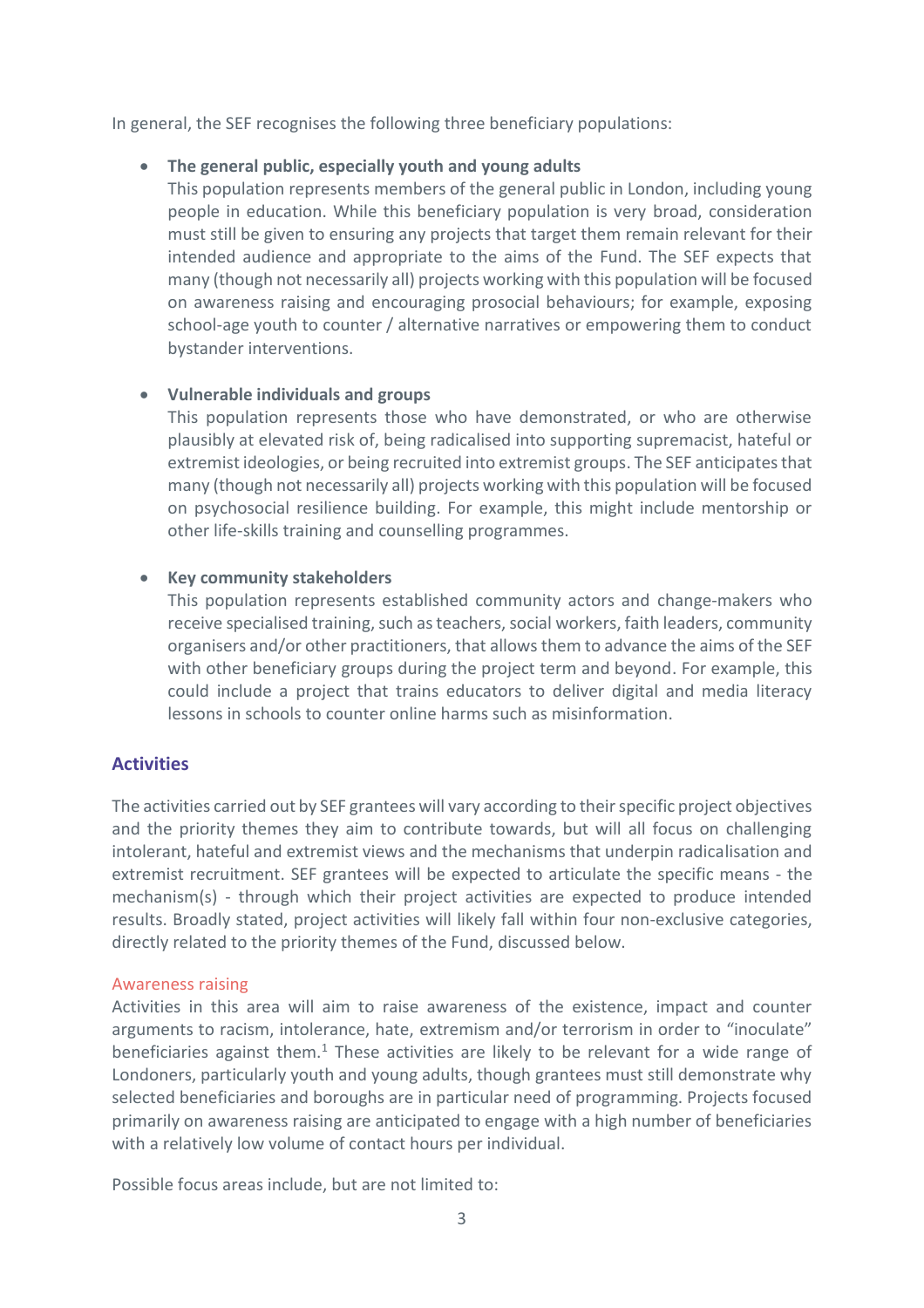- Sensitising beneficiaries to the existence and impact of racism, intolerance, hate, extremism and terrorism on individuals and society.<sup>2</sup>
- Inoculating Londoners against extremist messaging through exposure to counter / alternative narratives.<sup>1</sup>
- Promoting digital and media literacy to counter online harms and reduce susceptibility to misinformation / disinformation.<sup>3</sup>
- Signposting support, resources and services (online or offline) related to racism, intolerance, hate, extremism, radicalisation or online harms.<sup>4</sup>

#### <span id="page-4-0"></span>Building psychosocial resilience

With respect to activities designed to promote psychosocial factors associated with resilience to radicalisation and extremist recruitment, grantees may focus on a range of empirically supported personal risk factors. The strongest applications will robustly detail how selected risk factors are connected with counter extremism outcomes and why they are likely to be present among targeted beneficiary groups. Projects focused primarily on psychosocial resilience building are anticipated to reach a low-to-medium number of beneficiaries with a relatively high number of contact hours per individual.

Examples of risk factors include, but are not limited to:

- **Lack of purpose / lack of opportunity:**5, 6 Helping beneficiaries to find a tolerant, nonviolent sense of purpose or opportunity in order to reduce the likelihood of finding meaning through identification with hateful or extremist views, or affiliation with extremist groups.
- **Ostracism:**<sup>7</sup> Helping beneficiaries to feel a sense of belonging within mainstream social relations in order to reduce the potential attractiveness of recruitment to extremist organisations.
- **Sense of cultural threat:**<sup>8, 9</sup> Reducing cultural and political beliefs that cast out-groups as potential sources of harm and that can lead to the adoption of xenophobic, racist, intolerant or supremacist views.
- **Low self-esteem:**5, 7 Helping beneficiaries to develop a greater sense of self-worth in order to reduce the potential for scapegoating out-groups.
- **Lack of empathy / lack of perspective-taking:**<sup>8</sup> Helping beneficiaries to increase their empathy and tolerance for others in order to reduce their support for ideologicallydriven discrimination and violence.

#### <span id="page-4-1"></span>Encouraging prosocial behaviours

Activities in this area should focus on motivating and equipping beneficiaries to adopt prosocial behaviours that challenge intolerance, hate and extremism whether encountered offline or online. These activities are anticipated to benefit to a wide range of Londoners (i.e. members of the general public, including youth), yet applications should still demonstrate why selected audiences are deemed both in need of, and amenable to, adopting the proposed prosocial behaviours. The strongest applications will include a plan for measuring changes in motivation and assessing whether beneficiaries are indeed challenging intolerance, hate and extremism as a result of the project. Projects focused primarily on encouraging prosocial behaviours are anticipated to engage with a low-to-medium number of beneficiaries with at least a moderate volume of contact hours per individual.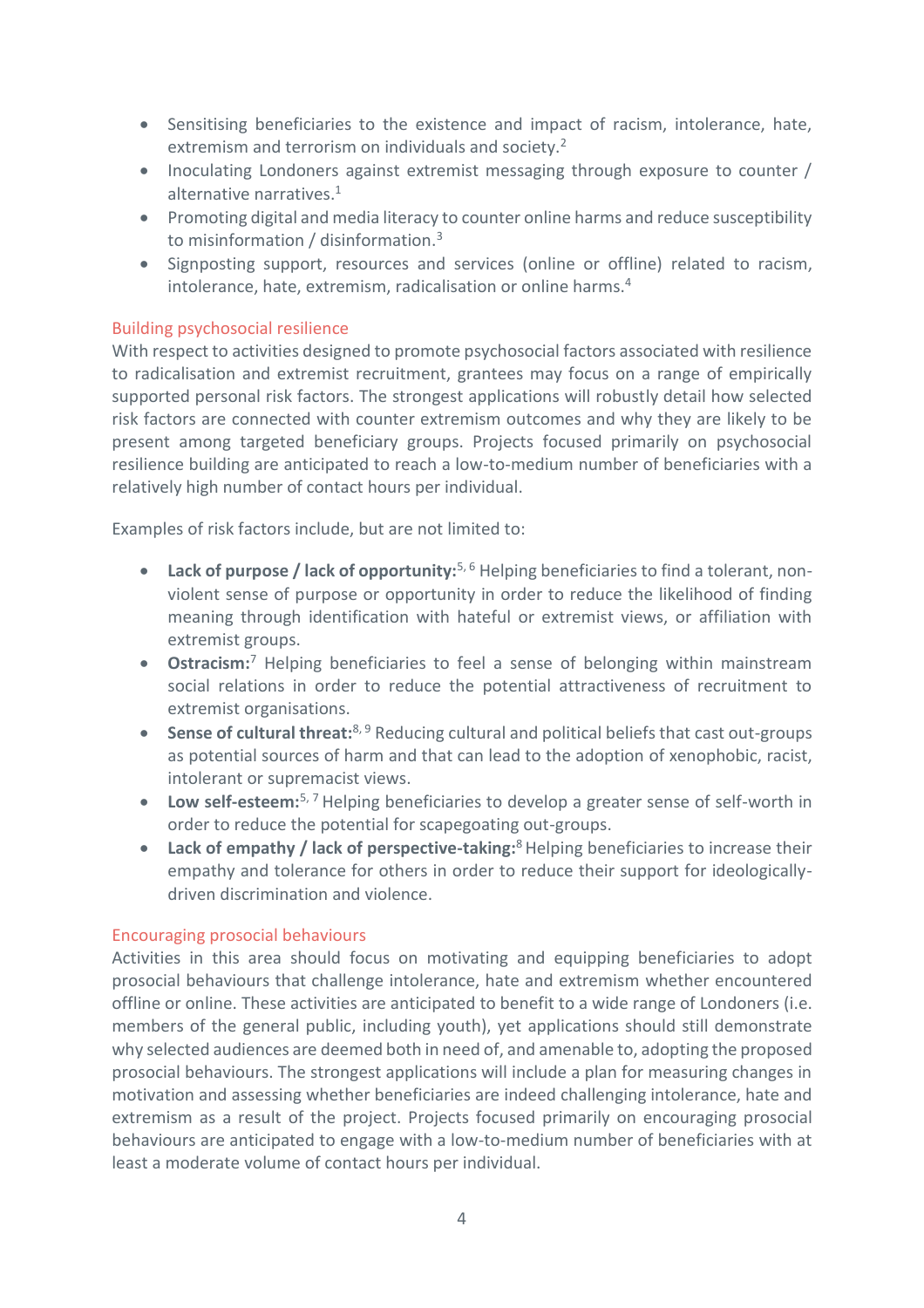Possible focus areas may include, but are not limited to:

- Training and motivating Londoners to call out and challenge racist, intolerant, hateful and extremist views they encounter, offline or online, in a safe and constructive manner, including victim-centric bystander interventions.<sup>10</sup>
- Promoting the use of offline and online reporting processes for hate incidents and hate speech.<sup>11</sup>
- Promoting support and engagement with social causes associated with building community cohesion and challenging racism, hate and intolerance.<sup>12</sup>

# <span id="page-5-0"></span>Stakeholder capacity building

For activities designed to build the capacity of key stakeholders, grantees may focus on training, equipping, motivating and/or otherwise supporting stakeholders to carry out SEF aligned activities in their local schools and communities that challenge, pushback, or preempt intolerance, hate, extremism and radicalisation. Key stakeholders may include teachers, social workers, faith leaders, community organisers, activists and other practitioners working in schools and local communities throughout London. The strongest applications will include processes for monitoring the activities stakeholders deliver to their ultimate beneficiaries during the funding term and assess impact at both the stakeholder and ultimate beneficiary level. Projects focused primarily on stakeholder capacity building are anticipated to reach a low number of key stakeholders with a medium-to-high volume of contact hours per individual.

Examples of capacity building activities include, but are not limited to:

- Aiding stakeholders to identify warning signs of radicalisation and make suitable referrals. 13
- Empowering stakeholders to have difficult conversations around racism, intolerance, hate and extremism.<sup>14</sup>
- Training stakeholders to design and implement advocacy or counter / alternative narrative campaigns.<sup>1</sup>
- Fostering partnerships and connections between and among civil society organisations, community-based organisations and community stakeholders.<sup>15</sup>

#### <span id="page-5-1"></span>**Outcomes**

Just as SEF grantees must focus on the mechanisms that underpin radicalisation and extremist recruitment, similarly, they must specify the near-term outcomes that their projects expect to achieve. Expected outcomes, like project activities, broadly fall within four categories directly related to the priority themes of the Fund. Some outcomes may overlap with multiple themes.

#### <span id="page-5-2"></span>Awareness raising

Anticipated outcomes under this theme predominantly revolve around increasing beneficiaries' knowledge and understanding of racism, intolerance, hate and/or extremism in order to inoculate them against future exposure to these ideologies. $1$ 

Possible outcomes may include, but are not limited to: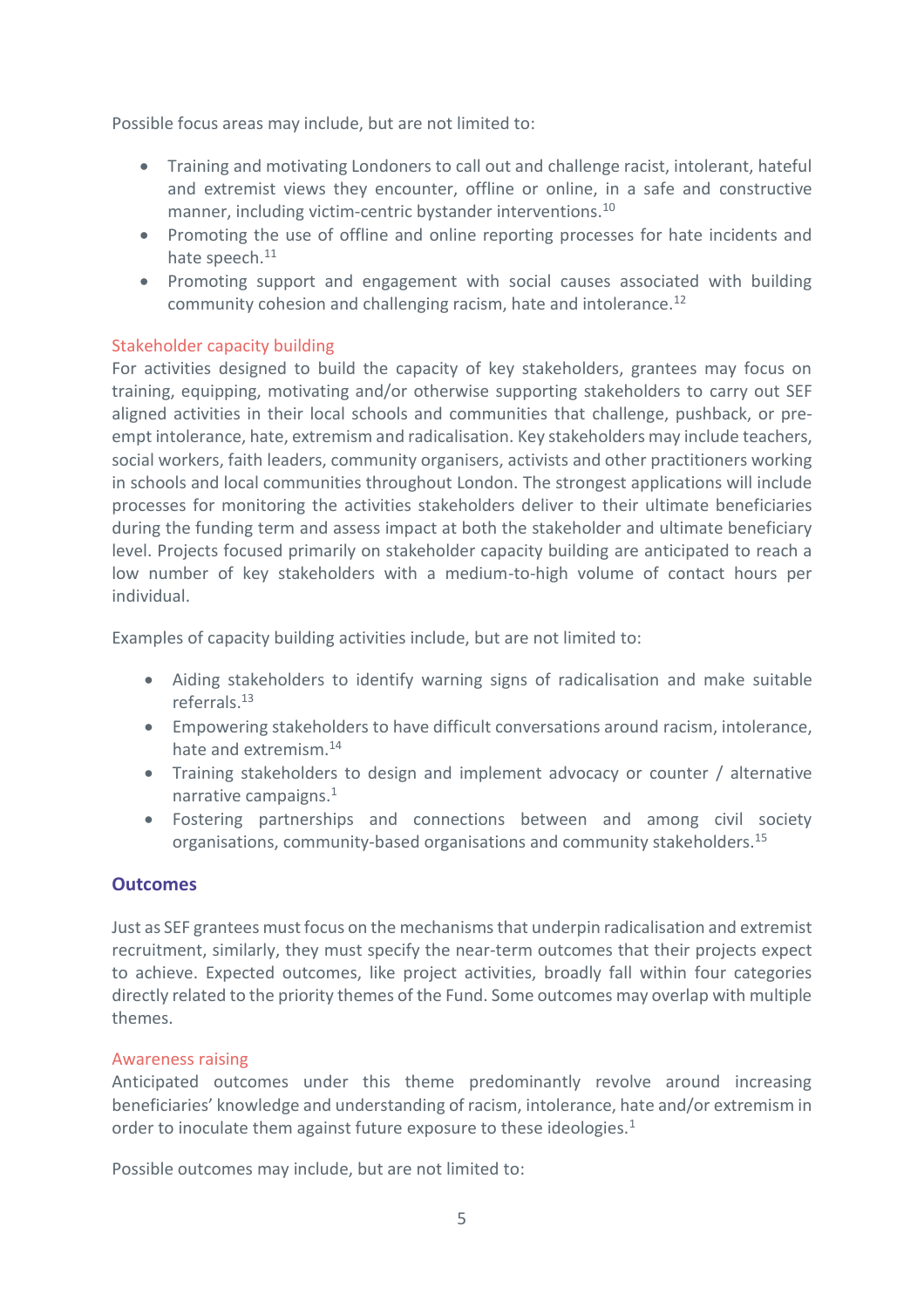- Enhanced awareness of the existence, impact and dangers of racism, hate, intolerance, extremism and/or terrorism.<sup>2</sup>
- Increased familiarity and support for counter / alternative narratives to extremist messaging. 1
- Improved critical thinking and ability to identify misinformation / disinformation (so called digital and media literacy).<sup>3</sup>
- Increased public access to support, resources and services (online or offline) related to racism, intolerance, hate, extremism, radicalisation and/or online harms.<sup>4</sup>

#### <span id="page-6-0"></span>Building psychosocial resilience

Outcomes in this area are all associated with strengthening psychosocial factors among vulnerable individuals and groups that have been empirically shown to promote resilience to radicalisation and extremist recruitment.

Possible outcomes may include, but are not limited to, strengthening one or more of the following resilience factors:

- Sense of (tolerant, non-violent) purpose / opportunity.<sup>5, 6</sup>
- Sense of belonging. $<sup>7</sup>$ </sup>
- Reduced sense of cultural threat.<sup>8, 9</sup>
- Self-esteem.<sup>5,7</sup>
- Empathy / perspective-taking.<sup>8</sup>

# <span id="page-6-1"></span>Encouraging prosocial behaviours

Anticipated outcomes under this theme primarily consist of equipping and motivating beneficiaries to engage in prosocial actions that challenge intolerant, hateful and extremist attitudes and behaviours. Where possible, projects should aim to measure changes in the behaviour of beneficiaries.

Possible outcomes may include, but are not limited to:

- Increased motivation, confidence and sense of responsibility to engage in prosocial behaviours.<sup>16, 17</sup>
- Improved ability to call out and challenge racist, intolerant, hateful and extremist views, and conduct bystander interventions in a safe, constructive and victim-centric manner. 10
- More Londoners empowered to report hate incidents and hate speech, offline and online, when they encounter them.<sup>11</sup>
- More Londoners engage and volunteer in social causes associated with building cohesion and challenging racism, intolerance and hate.<sup>12</sup>

# <span id="page-6-2"></span>Stakeholder capacity building

Outcomes in this area revolve around increasing the capacity of key community stakeholders to carry out SEF aligned activities that challenge, pushback, or pre-empt intolerance, hate, extremism and radicalisation. Projects contributing to this theme must define and assess expected outcomes among key stakeholders and any ultimate beneficiaries reached by their activities.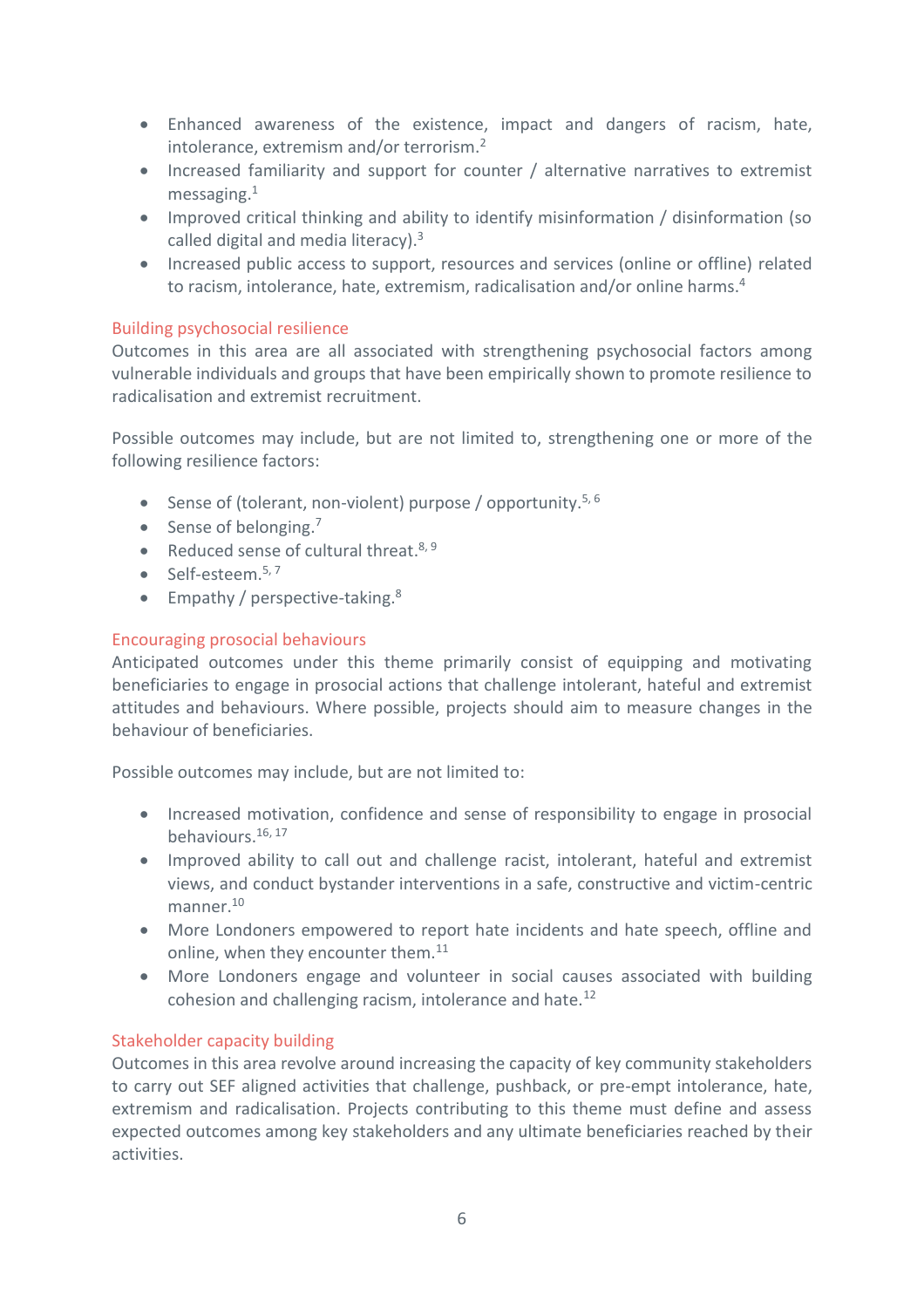Possible outcomes may include, but are not limited to:

- Improved ability to identify warning signs of radicalisation and make suitable referrals. 13
- Stakeholders are empowered to have difficult conversations around hate, intolerance, racism and extremism.<sup>14</sup>
- Stakeholders design and implement advocacy or counter / alternative narrative campaigns. 1
- Partnerships and connections are forged between and among civil society organisations, community-based organisations and community stakeholders. 15

# <span id="page-7-0"></span>**Impact**

As previously stated, supported initiatives are expected to contribute to one or more of the SEF's priority themes, namely:

- 1. **Awareness raising:** Increase Londoners' awareness of the existence, impact and counter-arguments to racism, intolerance, hate, extremism and/or terrorism.
- 2. **Building psychosocial resilience:** Strengthen psychosocial factors among Londoners that promote resilience to radicalisation and extremist recruitment.
- 3. **Encouraging prosocial behaviours:** Empower Londoners to actively, confidently and safely challenge intolerant, hateful and extremist attitudes and behaviours.
- 4. **Stakeholder capacity building:** Support key stakeholders such as teachers, practitioners, community leaders and activists to work with communities to prevent and counter intolerance, hate, extremism and radicalisation.

Collectively, these four priority themes are intended to empower London's civil society to challenge racism, intolerance, hate and extremism, and foster local communities that are more resilient to radicalisation and extremist recruitment.

# <span id="page-7-1"></span>**Means of Verification**

The data collection and analysis methods through which the impact of SEF-supported initiatives will be assessed will vary by project. Data collection will be conducted both by grantees (as part of their reporting processes to Groundwork London) and through an independent evaluation of the SEF itself. The following means of measuring impact are expected to be the primary approaches adopted by SEF grantees:

- **Pre-post assessments:** These will require comparing the baseline and endline states of measured project outcomes through questionnaires and surveys.
- **Case studies:** These will entail capturing, comparing and contrasting qualitative data regarding project outcomes (e.g. interviews, focus group discussions and open-ended survey responses).
- **Web metrics:** For projects with large online components, web metrics will be used to assess their reach and user engagement over time.

In addition to the information supplied by grantees in their reporting, the independent evaluation of the SEF will also include primary data, collected directly from project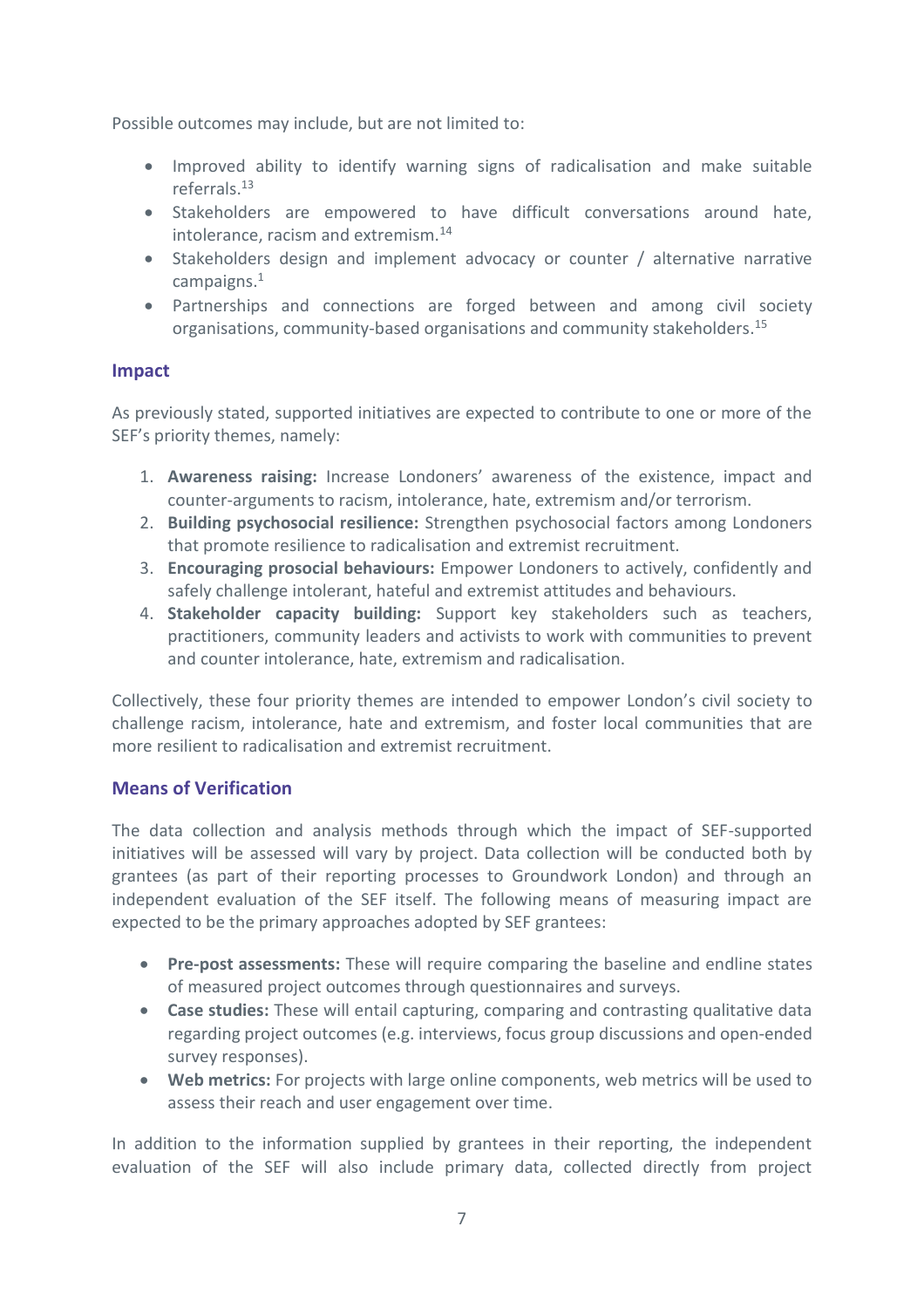beneficiaries, using a set of common survey measures. Data from the common survey measures will be aggregated across the portfolio for each outcome and SEF priority theme. The survey measures were selected from the academic literature based on their reliability and validity for measuring outcomes related to intolerance, hate and extremism. Specific survey measures will be parcelled out to supported initiatives based on their project objectives and activity plans.

#### <span id="page-8-0"></span>**Assumptions**

Underlying the ToC for Call III of the SEF is a range of assumptions, the key elements of which are as follows:

First, it is assumed that eligible and capable grantees will apply for, and be awarded, SEF funding. Based on the previous calls of the SEF, it is likely that approximately 50 eligible organisations will apply for the current phase of funding. A rigorous, multi-stage review process is in place to ensure that coherent proposals, well-aligned with the priorities of the SEF, are recognised and awarded funding.

A second assumption is that beneficiaries will be sufficiently incentivised to participate. Part of the aforementioned application review process will include assessing the extent to which proposed projects have amply considered how to select and attract intended beneficiaries. The strongest projects will be those for which the intended beneficiaries are clearly specified, and the means to attract those beneficiaries to participate are appropriately compelling.

A third assumption underlying the ToC for Call III is that the scale of funded projects and time for their delivery are sufficient for these initiatives to contribute meaningfully to the SEF's objectives. Naturally, SEF funding is not unlimited, nor is the period of performance afforded to SEF projects. Therefore, the changes produced by some SEF projects might be relatively small, and the long-term impacts of these initiatives might not be fully known within their period of performance. Nevertheless, a team of measurement and evaluation specialists will work closely with both MOPAC and SEF grantees to ensure that project activities and nearterm project outcomes are empirically measured and evaluated both to verify the results of funded projects and to guide MOPAC's decision making with respect to future iterations of the SEF and its overarching objectives.

# <span id="page-8-1"></span>**External Factors**

Factors that are external to SEF projects - those that are outside of their control - also have the potential to affect the impacts of those projects, the most noteworthy being the ongoing COVID-19 pandemic. Although much of London's population has been vaccinated and government restrictions have been removed, the pandemic continues to affect Londoners' day-to-day lives; likewise, it remains a factor with which SEF projects, particularly schoolbased initiatives, must contend.

Another noteworthy external factor that might affect the impacts of SEF projects is public opinion about said projects, whether hostile or favourable toward their activities or outcomes. For example, despite producing positive outcomes for project beneficiaries, a given SEF project could be publicly criticised if it is perceived (rightly or wrongly) as working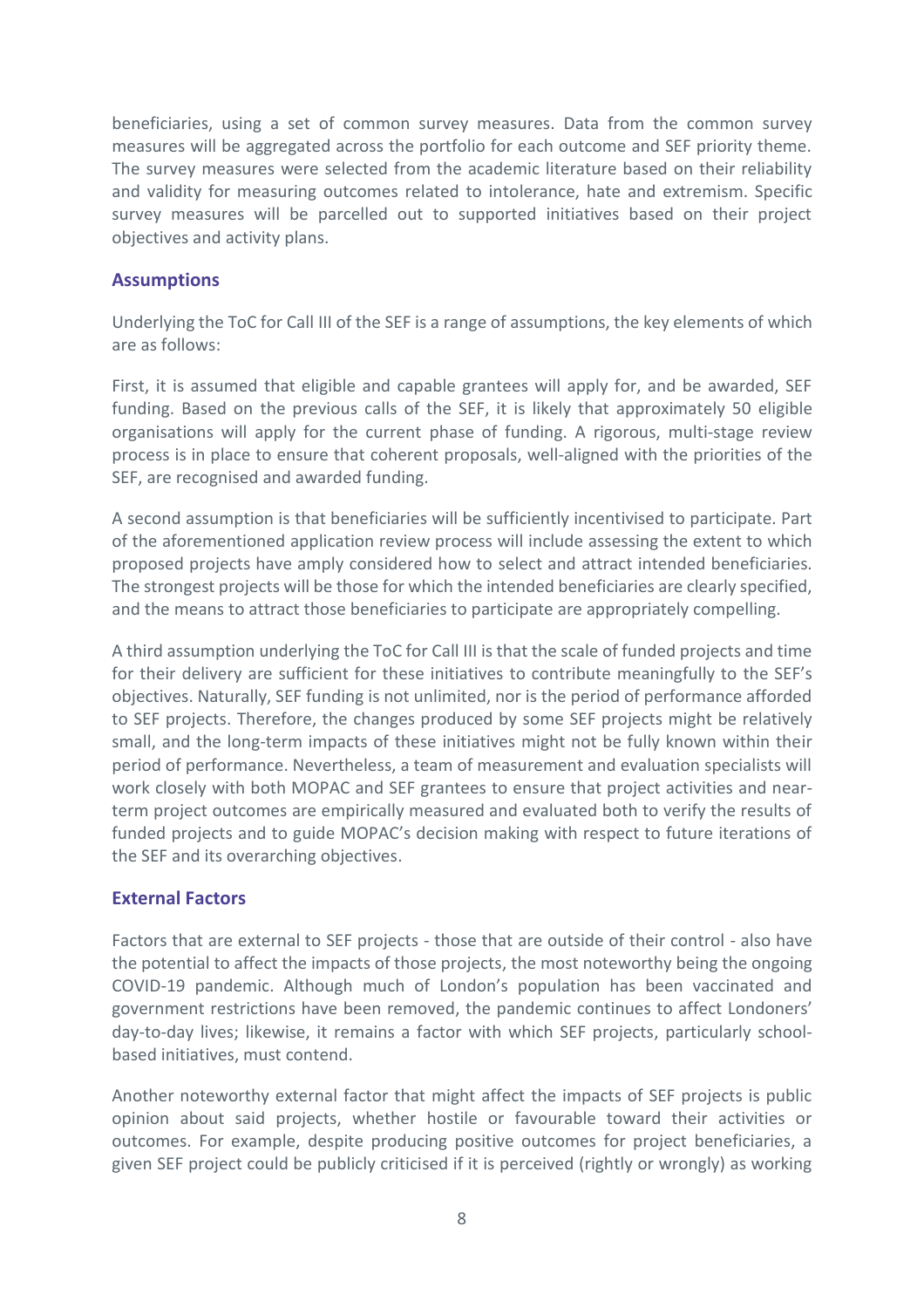at odds either with another community group or with a given publicly valued agenda. To mitigate the risk of adverse public perceptions, SEF grantees will be encouraged to carefully consider their project's public image and public relations.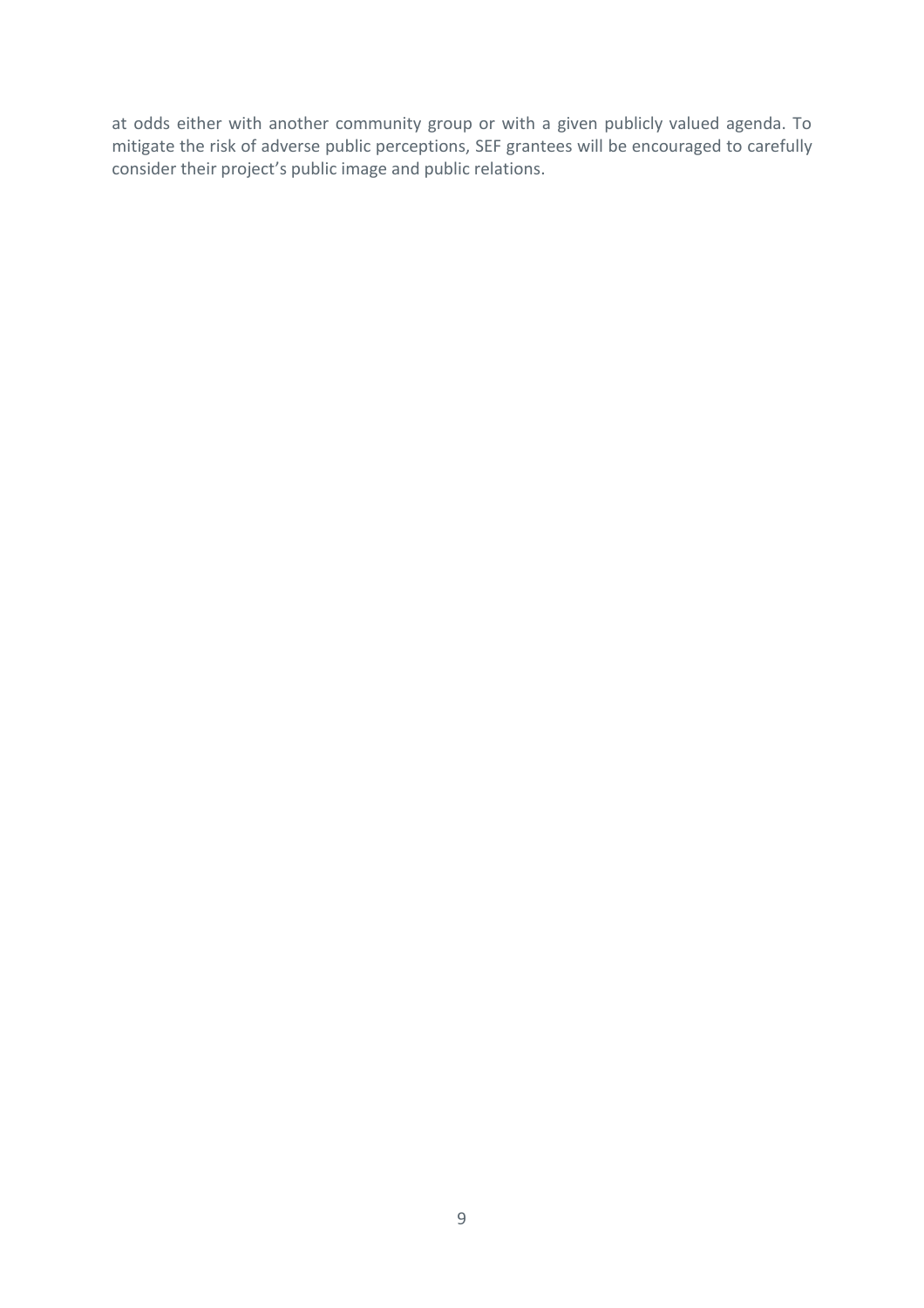# **APPENDIX: LOGIC MODEL FOR THE SHARED ENDEAVOUR FUND (CALL III)**

SEF's objectives



<span id="page-10-0"></span>• Public perception: whether hostile or favourable to grantees' activities / outcomes • Scale of the funded projects and time for their delivery are sufficient for projects to contribute meaningfully to the